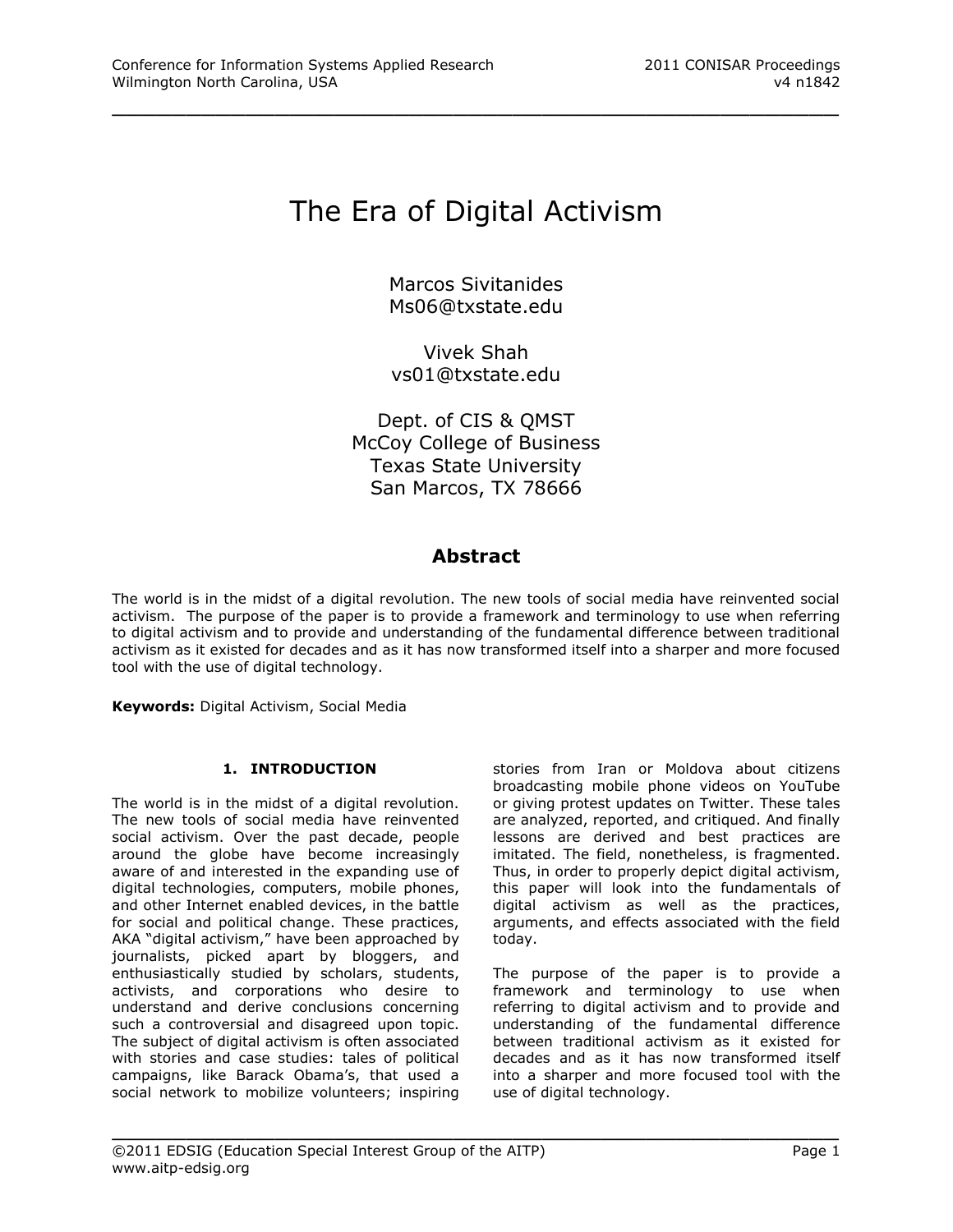## **Digital Activism Defined**

Traditionally, activism is defined as "the doctrine or practice of rigorous action or involvement as a means of achieving political or other goal, sometimes by demonstrations protests, etc." [\(www.dictionary.com\)](http://www.dictionary.com/). Just as the field of digital activism is jumbled, so is the terminology. In fact, some would argue that "digital activism" is not even the proper term for the use of technology for activism. Although the phrase "digital activism" is challenged, we elected to use it due to the fact that it best describes the speed, reliability, scale, and low cost of the Internet. Factors such as these are precisely what enable the scale and scope of modern-day activism.

The term, digital activism, describes activities or practices that are both in-depth and exclusive. In-depth in that it encompasses all social and a political campaigning practice that use digital network infrastructure; exclusive in that it excludes practices that are not examples of this type of practice (Joyce, 2010). Therefore, because of its exhaustive and exclusive nature, "digital activism" is the best term to discuss all instances of activism that use digital network infrastructure.

## **2. The Digital Activism Environment**

The environment of digital activism refers both to the digital technology that is used in a given activism movement and to the economic, social, and political context in which such technology use occurs. Digital technology infrastructure, the combination of networks, code, applications, and devices that make up the physical infrastructure of digital activism, is a starting point but not an ending point. Differences in economic, social, and political factors ultimately alter how activists use this technology. In view of the fact that this paper has to do more with the technology side of activism we only briefly touch on the economic, social, and political circumstances of digital activism.

## **Technological Infrastructure**

The infrastructure of digital activism is centered on a digital network, an interconnected group of devices that use digital code to convey information. The advantage of networks is that connectivity is distributed. Networks do not only link us to the center, but they also connect us to

each other as well. Therefore, allowing large groups of people to easily link to one another, exchange content, and coordinate acts, in turn, aiding the ability to create an effective political movement. Several different physical materials are used in the production of networks. The materials used in one country are not necessarily the materials that are used in another. This is an example of how the interaction of infrastructure, economic, social, and political factors leads to different digital activism outcomes. Modern cable infrastructure, such as fiber optic, which transmits a signal more quickly, is more expensive than older and slower cable. Thus, those living in rich countries are likely to have a faster Internet connection than those who live in poorer countries (Joyce, 2010.) Politics contribute to this point as well. For example, in many developing countries, state-owned firms have historically monopolized Internet service, leading to higher prices. As a result, people in wealthier countries are usually more able to participate in digital activism because the cost and quality of Internet connections available to them.

If materials are what differentiate digital networks, then codes, the series of the digits 1 and 0 that transmit all information on the Internet, are what unify them. Therefore, digital code is the universal medium of digital activism. If an activist in Gaza wants to upload a digital video, so that a college student in Texas can watch it, digital code is what transmits those images and sounds. Technology theorist Lawrence Lessig (2010) described the nature of digital as "perfect copies, freely made." If you create any piece of content and upload it to a digital network, a copy of that content will become immediately transmissible to anyone else in the world with Internet access. The whole world speaking one language, that's the power of digital code. Even though we use digital networks to transmit 0's and  $1$ 's to one another, digital activism is not thought of in terms of code but in terms of applications.

Applications are the software programs that decode those 0's and 1's into information we understand. Luckily, digital infrastructure is, according Jonathan Zittrain (2008), "generative." People can easily develop applications that operate on top of the network and create content using those applications, both of which may not have been intended by their creators (Joyce, 2010). Take for example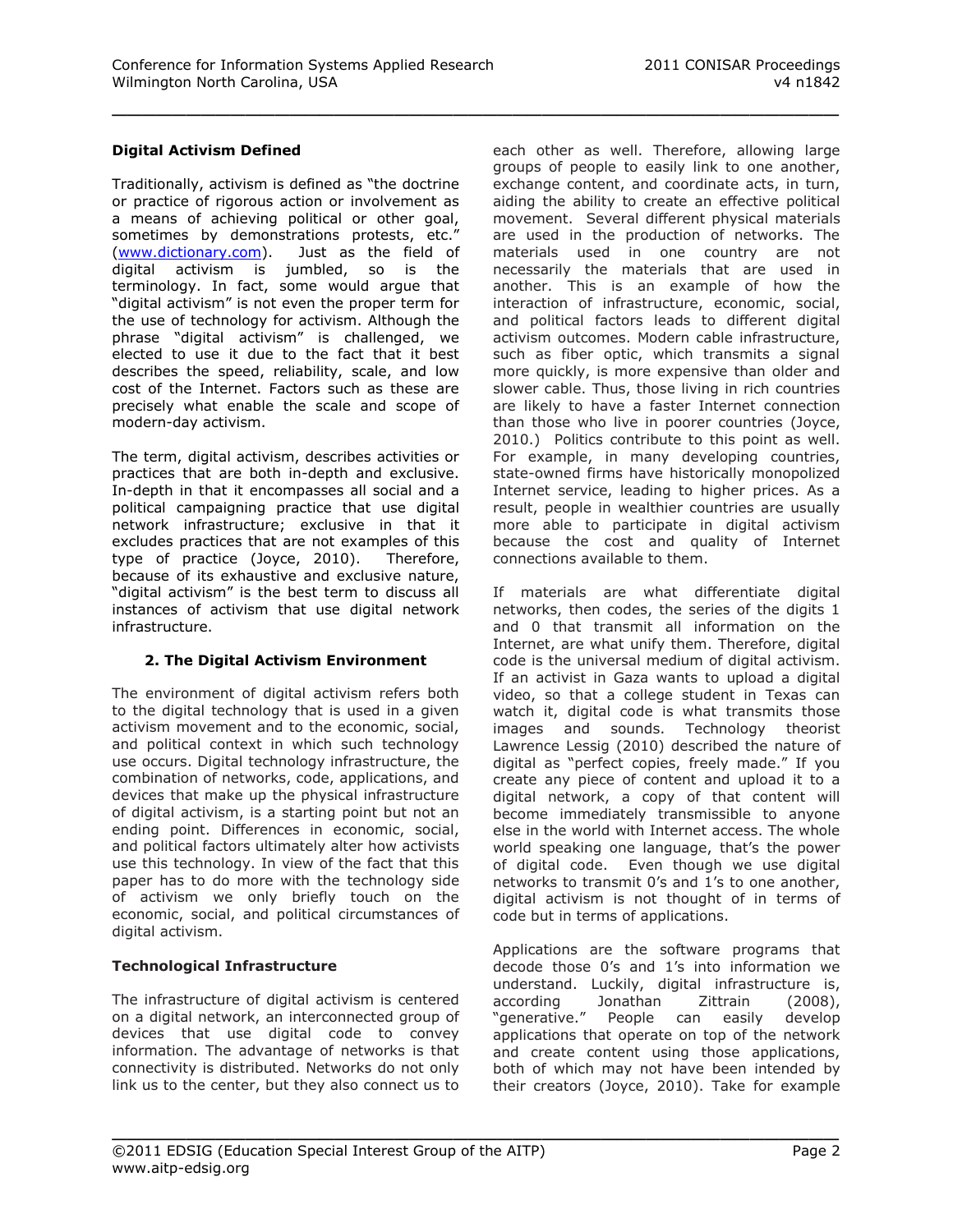the creators of Facebook, a group of US college students, most likely didn't see it as a worldwide activist tool, but it is in fact just that. Similarly, Twitter's founders probably did not envision that their service would be used to publicize protests in Moldova. Though committed activist applications and open source software do contribute, most digital activists select commercial applications such as Blogs, Twitter, YouTube and Facebook to do their work. It is through these applications that network infrastructure is defined. The visibility element that these applications bring to digital activism is the main reason so many books, blogs, and teachings concentrate on the use of such specific applications (AKA "apps") for political and social change campaigns. However, applications are a weak base for an analysis of digital activism due to the fact that they are constantly changing, gain popularity through media hype just as much (or maybe more) then does actual utility, and result in outcomes that are subject to location factors. With that being said, applications are just one part of the digital activism environment. The reason there is such a strong association with them is not because they are more essential than other factors, but because they are what defines our encounter of digital activism.

People base their assessment of such applications on "end devices," the piece of hardware that connects the user to the network. Today the most common end devices are the computer and mobile phone. Although this may soon change, computers currently allow for a wider range of applications than mobile phones because most mobile phones are restricted to Short Message Service (SMS) and calling, while the Internet allows activists to connect to all the applications on the Internet. With the release of digital technologies, such as the Apple's iPad and the rise of smartphones are prime examples of the narrowing line between these types of devices. This change has and will continue to produce more superior and less expensive devices for activists and thus a greater volume will be able to use digital infrastructure as a tool for political and social change.

## **Other Contextual Factors**

Digital technology is the infrastructure of the digital activism environment. However, economic, social, and political factors are what inevitably determine how and if people employ a digital infrastructure.

**Economic:** The economic power of digital activists, their ability to buy digital goods and services, affects their digital activism practices. For example, because more individuals in wealthy countries are able to pay for Internet services, these markets are more profitable for firms to enter, leading to greater competition and lower prices. As a result, more people can become involved in activism. Economics also affects the type of hardware activists can buy. The high price of computers, consequently, affects accessibility making these highfunctionality devices more accessible to those with financial resources. This, in turn, greatly affects digital activism participation rates. Although, it does not directly prohibit citizens with limited financial means from taking part in digital activism, it does limit their ability. Luckily the growing worldwide digital phone use has increased the availability of such tools for effective digital activism in many parts of the world.

**Social:** Norms of a society can also significantly control whether and how an individual utilizes digital technology for activism. Just as there are expectations about how one should act or what one should wear, expectations concerning digital activism exist. These expectations will differ amongst social groups and are usually based on characteristics such as: age, gender, religion, education, ethnicity, or socioeconomic status.

**Political:** Political factors also influence activism. In democratic societies, where citizens have meaningful influence over the actions of their government, the political context of digital activism can be understood in terms of law and regulation. However, repressive and authoritarian governments do not limit themselves to legal channels when determining the digital activism environment. In these countries, even activists who have access to digital technologies have difficulties using them because of government-imposed limitations. For example, governments sometimes track online political speech and/or block applications used by digital activists. Often such online obstruction leads to offline persecution and even imprisonment.

## **3. Value of Digital Activism**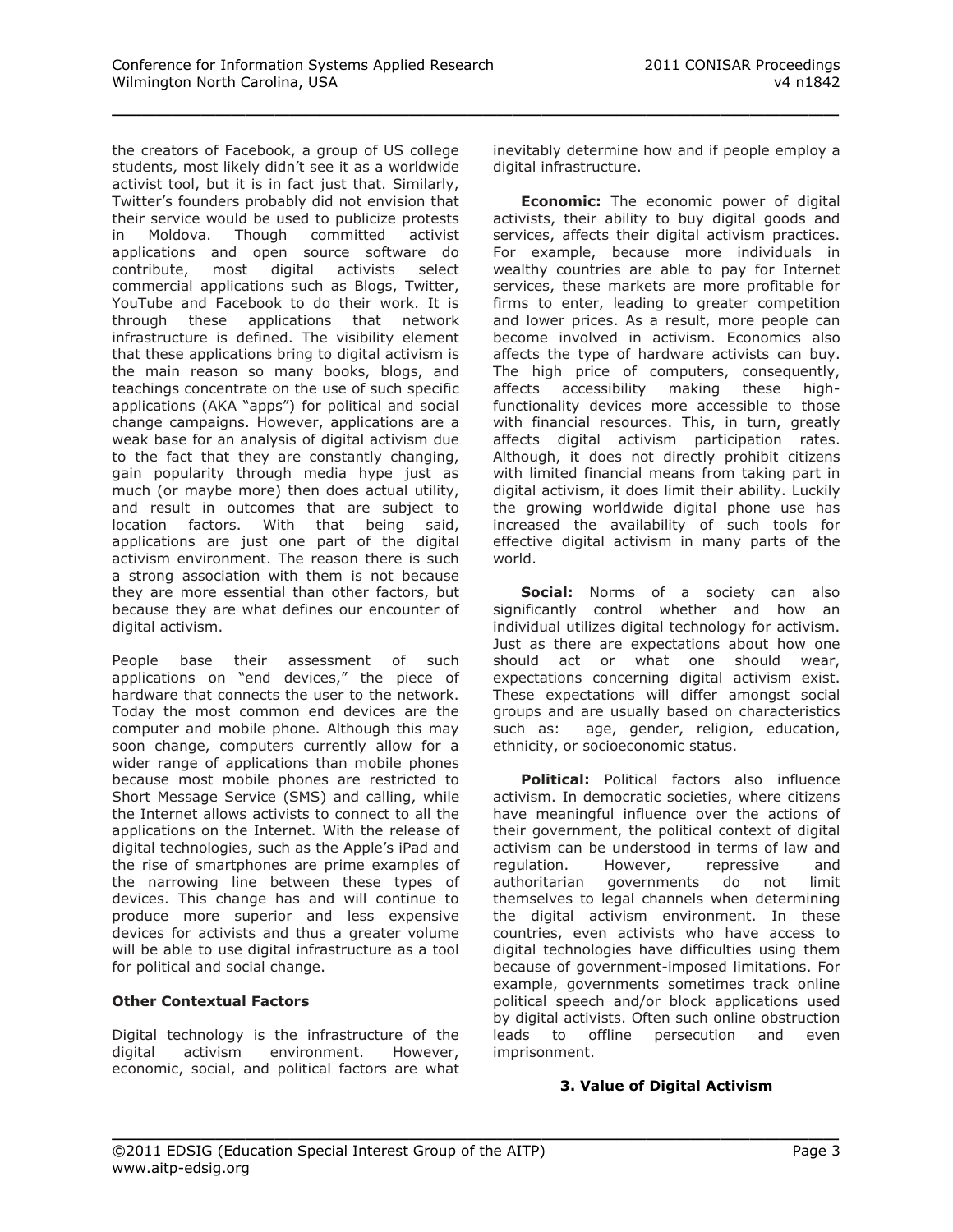The value of digital activism is not always crystal clear. For example, one case of digital activism might illustrate how digital technology is strengthening social movements by providing new tools and capacities, while another could exemplify a new world in which new tools not only assist but transform the way activists can interact with one another and with supporters. This inconsistency raises the important questions concerning the ultimate value of digital activism. The issue of whether digital activism does or doesn't have value has become a popular debate amongst several bloggers, journalist and scholars and in turn made a range of viewpoints and opinions obtainable. Every new technology, even those that are designed for lay-people, has a learning curve. It should be expected that the newest technologies will probably be used in a different way six months after their introduction than they were used on the first day of their introduction.

# **The Digital Activism Debate**

There are three basic perspectives on the value of digital activism: optimists, pessimists, and persistents. The first two categories entail a basic positive or negative viewpoint on the potential of digital technology to alter the distribution of political power. While optimists believe that digital activism will change existing political hierarchies and empower citizens, pessimists believe that digital technology is just as likely to be used to put forth illicit authority or promote chaos. Like optimists, pessimists also believe that digital technology will have an impact on the world, but they see the technology as morally impartial, uniformly useful for constructive and destructive motives. Pessimists use the moral neutrality argument to underline the possibility of destructive behavior and to counter the optimists, who tend to be more optimistic about human nature in general and view the moral nature of the Internet as a reflection of the moral nature of its users. The third category, "persistent", refers to those who see neither deliverance nor damnation in digital technology, but instead believe that little will change and previous political power distributions will "persist." Persistents can be optimistic or pessimistic about digital technology, but they feel it doesn't matter much for activism. Thus, they differ from the other two groups as their optimism or pessimism about digital activism's outcomes is less important in defining their intellectual identity than is their opinion about

what author David Weinberger calls "web exceptionalism." Simply put, they do not believe that the Web, and by extension digital activism, is exceptional. The same rules of politics still apply and technology will not change existing power structures, either for good or for ill (Weinberger, 2010).

**Optimistic Perspective:** The optimistic view, as put forth by such scholars as Yochai Benkler, Clay Shirky, and Graeme Kirkpatrick, is founded on two basic principles. First, according to Benkler (2006), the networked nature of the digital world allows for people to communicate and take action outside of, and sometimes in opposition to, traditional hierarchical power structures. In a hierarchy, those at the top have power over those at the bottom; networks have a much latter power distribution, with authority defined by peer-to-peer relationships. The hope is that the nature of power in the digital network will change the nature of power in the real world as digital networks become ever more integrated into our lives. The second principle of digital optimism, as put forth elegantly by Graeme Kirkpatrick (2008) is that technology is "socially constructed." This means that users construct the value and meaning of technology by how they use it, for example, choosing an entertainment platform like YouTube and using it to transmit alternative political content. In this way, the optimistic view proposes a more just and egalitarian future, along with a means of achieving this future that empowers the ordinary user to create meaning.

**Pessimistic Perspective:** Many of the pessimistic views of technology, on the other hand, hinge on the fear of anti-democratic control of technology. The journalist and blogger Morozov (2010) is one of the most well-known proponents of this view. He points out that digital technology provides new methods of control, surveillance, and persecution for repressive governments, as well as the ability to empower destructive individuals like hackers and terrorists to coordinate their actions and use the network to attack targets that would previously have been beyond their reach. This argument is substantial. The physical infrastructure of the Internet exists within territorial boundaries, even if its capacities are virtual. It is at the level of physical infrastructure that governments can block access to content and track the online actions of citizens. Networks also enhance the effectiveness of surveillance as all content can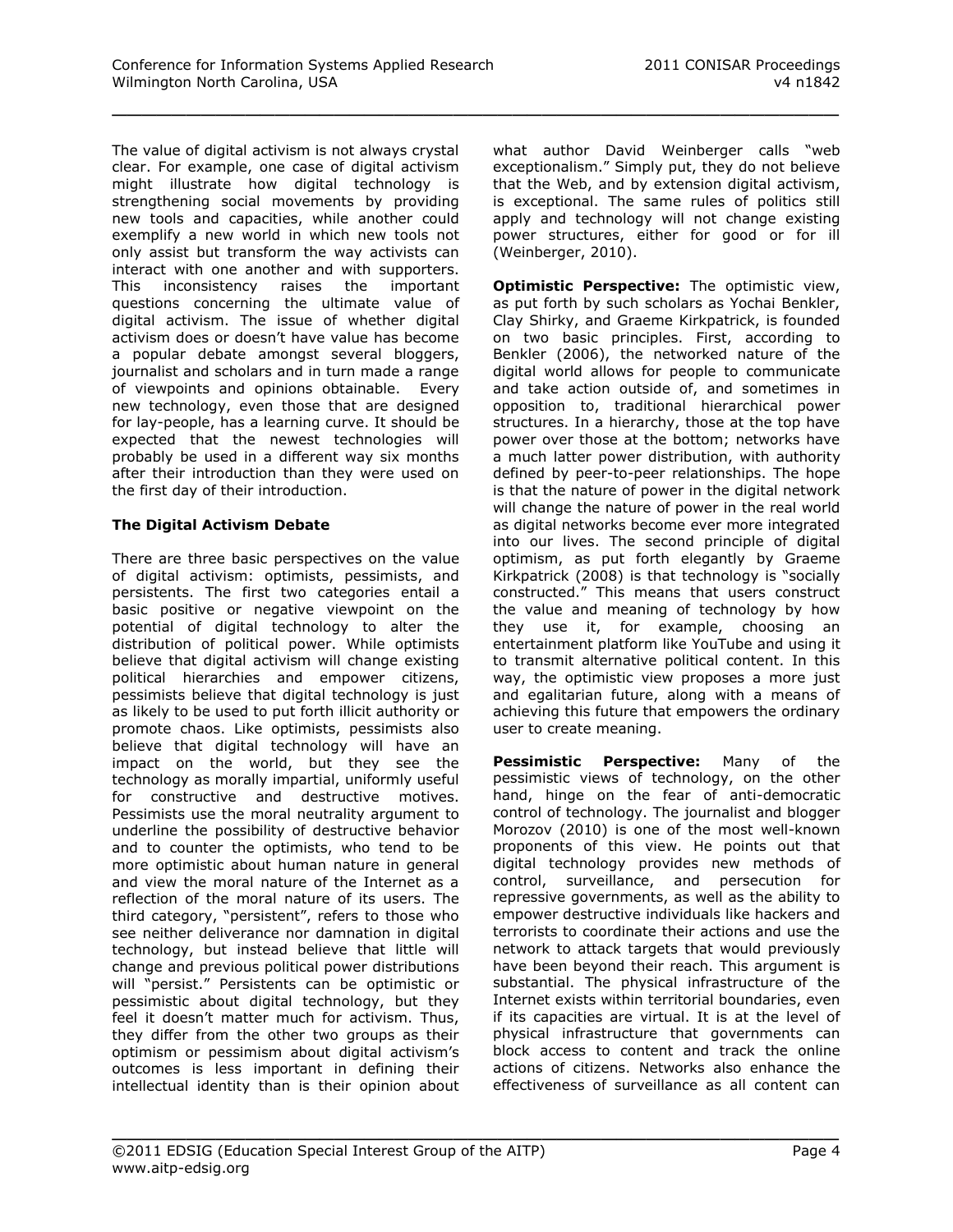now be directed through the same gateways and "read" as it passes by, a convenience unavailable in the days of paper notes and whispered messages. Following this logic, digital technology may endanger activists more than it helps them.

**Persistent Perspective***:* Similar to the pessimists, the persistents are not too impressed by digital activism. They believe that networked technology signals a change in the degree of activism practice. It simply makes existing offline tactics like mobilization, organization, and message dissemination more effective. Persistents like Marshall Ganz, an architect of President Obama's grassroots organizing campaign in 2008, focus on the fact that digital tools facilitate activities that were already possible offline, only more slowly or at greater cost. For every e-petition, a paper petition could also have been circulated. For every Facebook group, a house party could have been held. We can all acknowledge that, because institutions of political and social power exist offline, all digital campaigns must at some point make the leap into the real world if they are to be successful (Ganz and Kohn, 2010). Persistents take this logic one step further. They do not believe that the cumulative digital effect of bigger, cheaper, faster, and further will lead to fundamentally different kinds of activism, only to potentially improved versions of current ones.

## **4. Digital Activism in the Corporate World**

In the previous sections we saw how the Internet can be an effective tool for activism, especially when combined with other digital technologies. It can benefit individuals and small groups with few resources as well as organizations and coalitions that are large or well funded. It facilitates such activities as educating the public and media, raising money, forming coalitions across geographical boundaries, distributing petitions and action alerts, and planning and coordinating events on a regional or international level. But what effect has digital activism had on corporations? What about brand Image? Is it something managers should be concerned with?

*Anti-Brand Consumer Activism***:** As a counterattack against capitalism, there has been a growing resistance towards certain brands and corporate globalization. Consumers online have increasingly begun to oppose global brands and express concerns about corporate practices

related to environmental issues and human rights. Through the use of digital technologies consumer activist have been able to form online anti-brand communities and grow online in record numbers. Anti-brand activists typically focus on one dominant brand or corporation and are non- geographically bound based on a structured set of social relationships. According to Hollenbeck and Zinkhan (2010) Anti-brand activists could oppose specific brands (e.g., Jeep, Marlboro cigarettes), but could also oppose corporate brands (e.g., Wal-Mart, Procter & Gamble). In anti-brand communities, consumers take on social activists roles by voicing their opposition towards corporations. Anti-branding demonstrations are emerging as a new form of consumer activism and these activist strategies have received more recognition in recent years as consumer rebellion is viewed as a worldwide social movement. Historically social movements have emerged in a geographical pattern, revolving around physical gathering spaces. Today social movements are transpiring in virtual space, which sets the stage for new forms of protest, organization, cooperation, and coalition building. In this way, digital technology plays a major role in the anti-brand activist movement by providing communication methods for people around the Globe irrespective of geographical space or time.

**Pros and Cons for Corporations***:* From a negative point of view, participation in antibrand activism does not require much time or energy. As a result, they serve as a powerful consumer agency and information resource. Consumers have instant access to an empathizing audience and to historical accounts of accusations against the firm. These communities also provide social benefits as the Internet enables one consumer to connect with a group of other likeminded consumers. Their common negative stance against the firm unifies members, and as a community, the group has more marketplace power. The Internet enhances marketplace power by providing members with a speedy, convenient, and anonymous means of communication. With easy access and widespread communication, anti-brand activists have the ability to damage a firm's brand name.

On the positive side of anti-brand activism for firms includes the notion that these activism communities serve as a means for rejuvenating business functions. The Internet provides an open forum for discussion about branding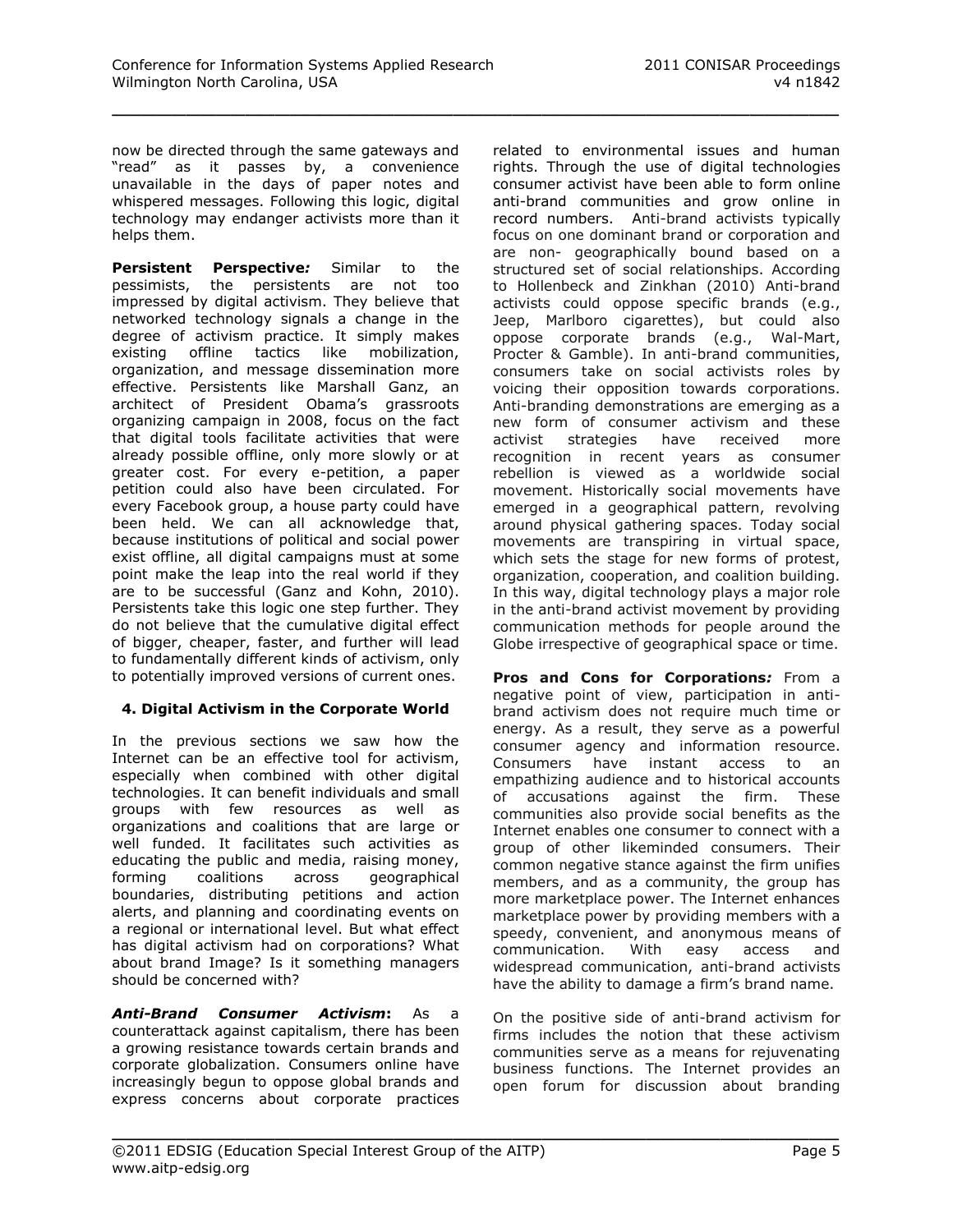activities and it also serves as a free marketing research tool. Activism communities can incite firms to recognize innovative branding opportunities. By viewing the communities as a natural occurrence in society, one of which provides opportunities to improve business functions, firms could turn a possible negative brand impact into a possible brand improvement. For example, Wal-Mart, is currently putting this idea into practice by demonstrating its dedication to local communities during store-opening ceremonies. As a creative means for building customer relationships, Wal-Mart invites the community to a grand opening that centers around personal testimonies from employees and retirees, greetings from local officials, and the giving away of prizes. This community-building strategy is aimed at winning the trust of local consumers and reversing the claims of anti-Wal-Mart groups.

The impact that technology has had on the business world is undeniable. New digital technologies have and will continue to impact corporations, and in the case of digital activism this is no different. From the public relation challenges presented by anti-brand activists to the creation of a new platform for improving business functions from feedback, digital activism is and will continue to be an important topic with the corporate world; one of which that definitely should not be overlooked.

#### **5. Activism Impact Assessment Model**



In addition to compressing time and space, the most important characteristic of information that is transmitted through digital activism, is that it is not transmitted by the traditional media. It is not filtered, it is not edited, and it is not accompanied by a well-written script of a professional journalist. It is raw footage of video or text that is potentially broadcast live to the world. It is subject to interpretation and misinterpretation. It will need to be put into perspective nearly immediately after it is transmitted but it can have significant impact even before it is analyzed. Early reaction might be skeptical and sketchy as events unfold.

Given the examples that we have cited, we offer a model that can be used to assess the net positive impact of a digital activism effort. The model is a 3-dimensional view of the potential impact of a digital activism effort. In general the 3 axes represent the following:

**X-axis:** This is the most important/critical axis. The other two depend on it. Among other things, x- axis represents digital technology that is used for activism. If there is no digital technology present then the entire model collapses to nothing; there will be zero digital activism. X-axis includes all the digital resources that the activists can put forth to promote their cause. This includes the number of people engaged, the kind and volume of information technology used, how many smart phones, how many twitter accounts, how many Facebook accounts, how many computers, how many websites, blogs, etc. exist, pushing the activists' messages out to the rest of the world. The lower the value of  $x$  is, then the lower the impact of the activism effort will be.

**Y-axis:** This axis represents the physical or virtual geographic reach. This axis represents the physical or virtual geographic reach that the activists' message manages to get to. The revolution in Egypt might not have succeeded had it remained contained within Egypt. It is because it managed to transcend geography and reaching the entire globe that it succeeded in ousting Mubarak's regime. In many efforts, the scope of axis y can be delineated very well. In Egypt, the effort maximized its geographic potential. The messages coming out of Egypt reached the entire globe, regenerated and multiplied and bounced back into Egypt where they had the effect of becoming the norm because of the local and global support.

**Z-axis:** This axis represents the number of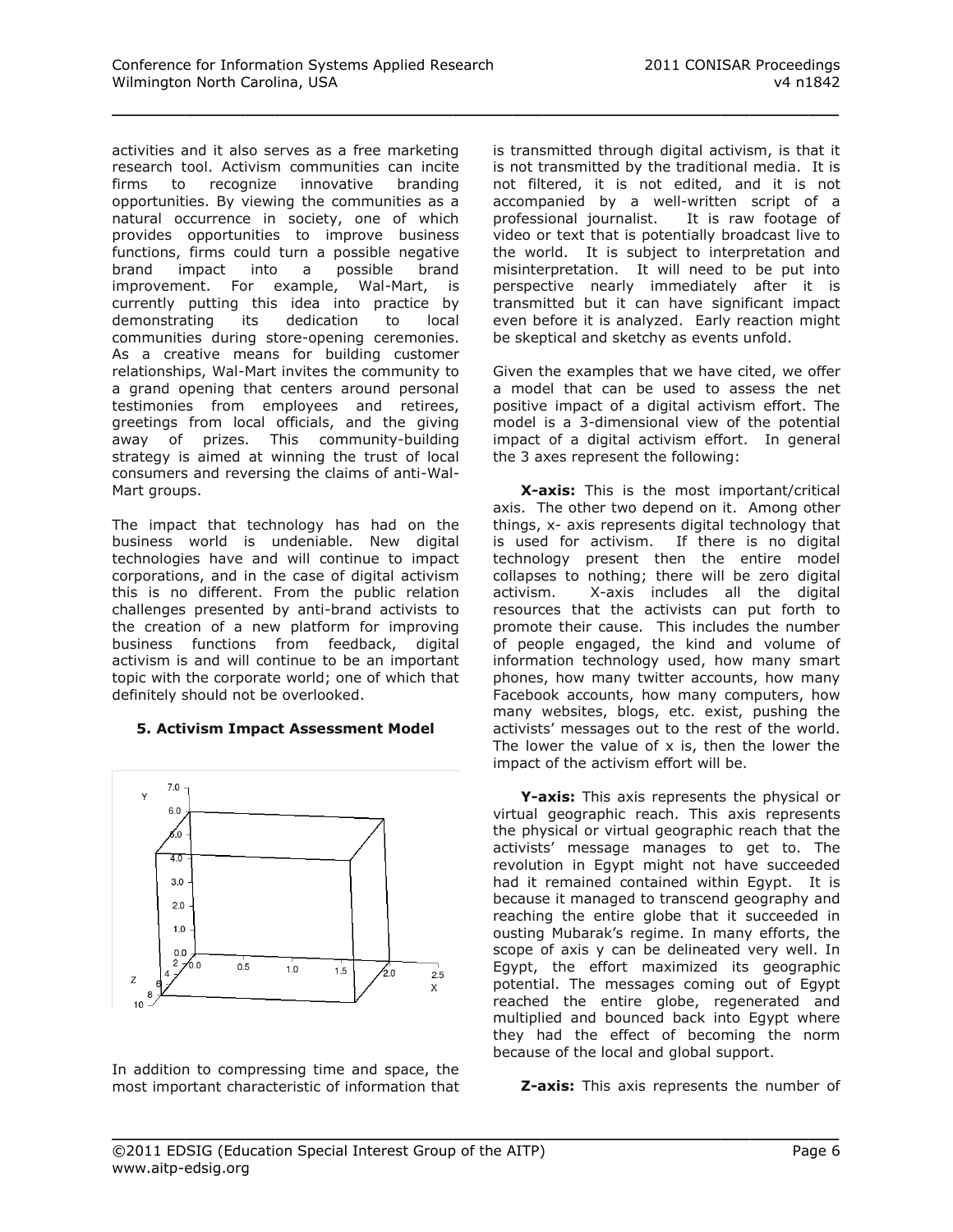people or high impact organizations (United Nations, NATO, Doctors without borders, etc.) that start empathizing or start reacting positively to the activists' messages. Axis z represents the total amount of "support for the cause," expressed near or far from the "hotspot" where the activism has its nucleus. The activism may start in a few cells in Cairo neighborhoods and quickly start receiving support from Egyptian immigrant neighborhood cells in Toronto Canada. The stronger the support given to the cause through the factors on axis z is then the stronger the possibility is that the activists' effort will be successful. But without the presence of the digital means from axis x to spread the activism, the possibility of success is diminished.

#### **Measurement**

One soft way that we can use this model to measure the effects of digital media used in the activism effort is to estimate the volume of the 3-dimensional rectangle created on the grid (see graph 1.) The volume can be indicative of the power of the activism, which may have turned into a full scale revolution in many cases. In many cases we can clearly mark the beginning of the movement and day the deposed dictator was ran out of town.

## **5. The Future of Digital Activism**

When thinking about digital activism, focus tends to shift more to the technical characteristics. However, what is most important to keep in mind about digital activism is that it is first and foremost activism. Political, social, and consumer-driven activisms are all practices that can be defined by individuals working collectively to achieve a common purpose. Therefore, group actions no matter whether activists organize face-to-face, over the phone, or via a social networking site, are all faced with the same group action challenges. Challenges such as: How to get people to join, how to coordinated action, how should we pursue our purpose, and who/what is your adversary and how will who/it be confronted. For these questions, technology is not the answer. Instead, these new technology should be used as tools to change the ways such issues are confronted, making some tasks easier, others more challenging, and leaving many unchanged. Thus, I believe the most important concern of digital technologies in activism will lie neither in

the creation of "digital activism" nor in a universal transformation of activism but in the integration of such new tools and the implantation of new and innovative practices.

#### **6. CONCLUDING THOUGHTS**

Today we are living amidst a revolution in our communications environment. But, like all other revolutions, it is individual acts, some continuations of existing orders, others discontinuous and innovative, that when combined create change. Thus, in this digital world, where individuals have more capacity to learn, communicate, and collaborate than ever before, the ability of these individual acts of digital activism have more potential than ever before to create a real change.

#### **7. REFERENCES**

- activism. (n.d.). *Collins English Dictionary - Complete & Unabridged 10th Edition*. Retrieved September 20, 2011, from Dictionary.com, website: [http://dictionary.reference.com/browse/acti](http://dictionary.reference.com/browse/activism) [vism](http://dictionary.reference.com/browse/activism)
- Benkler, Y. (2006). The Wealth of Networks: How Social Production Transforms Markets and Freedom. Yale University Press, New Heaven. http://www.benkler.org/Benkler\_Wealth\_Of [Networks.pdf.](http://www.benkler.org/Benkler_Wealth_Of_Networks.pdf)
- Falls, J. (2010). *Gladwell Is Right. The Revolution Will Not Be Tweeted*. October 25, [http://www.socialmediaexplorer.com/social](http://www.socialmediaexplorer.com/social-media-marketing/gladwell-is-right-the-revolution-will-not-be-tweeted/)[media-marketing/gladwell-is-right-the](http://www.socialmediaexplorer.com/social-media-marketing/gladwell-is-right-the-revolution-will-not-be-tweeted/)[revolution-will-not-be-tweeted/](http://www.socialmediaexplorer.com/social-media-marketing/gladwell-is-right-the-revolution-will-not-be-tweeted/)
- GRITtv*. Marshall Ganz and Sally Kohn: The Future of Community Organizing*. Free Speech TV, [http://www.freespeech.org/node/1229.](http://www.freespeech.org/node/1229)
- Gladwell, M. (2010). Annals of Innovation: Small Change: Why the Revolution will not be Tweeted, *The New Yorker*, October 4, [http://www.newyorker.com/reporting/2010/](http://www.newyorker.com/reporting/2010/10/04/101004fa_fact_gladwell) [10/04/101004fa\\_fact\\_gladwell.](http://www.newyorker.com/reporting/2010/10/04/101004fa_fact_gladwell)
- Green, C. (2009). Online Technology Transforms the Face of Activism. *InterActivist Magazine*.